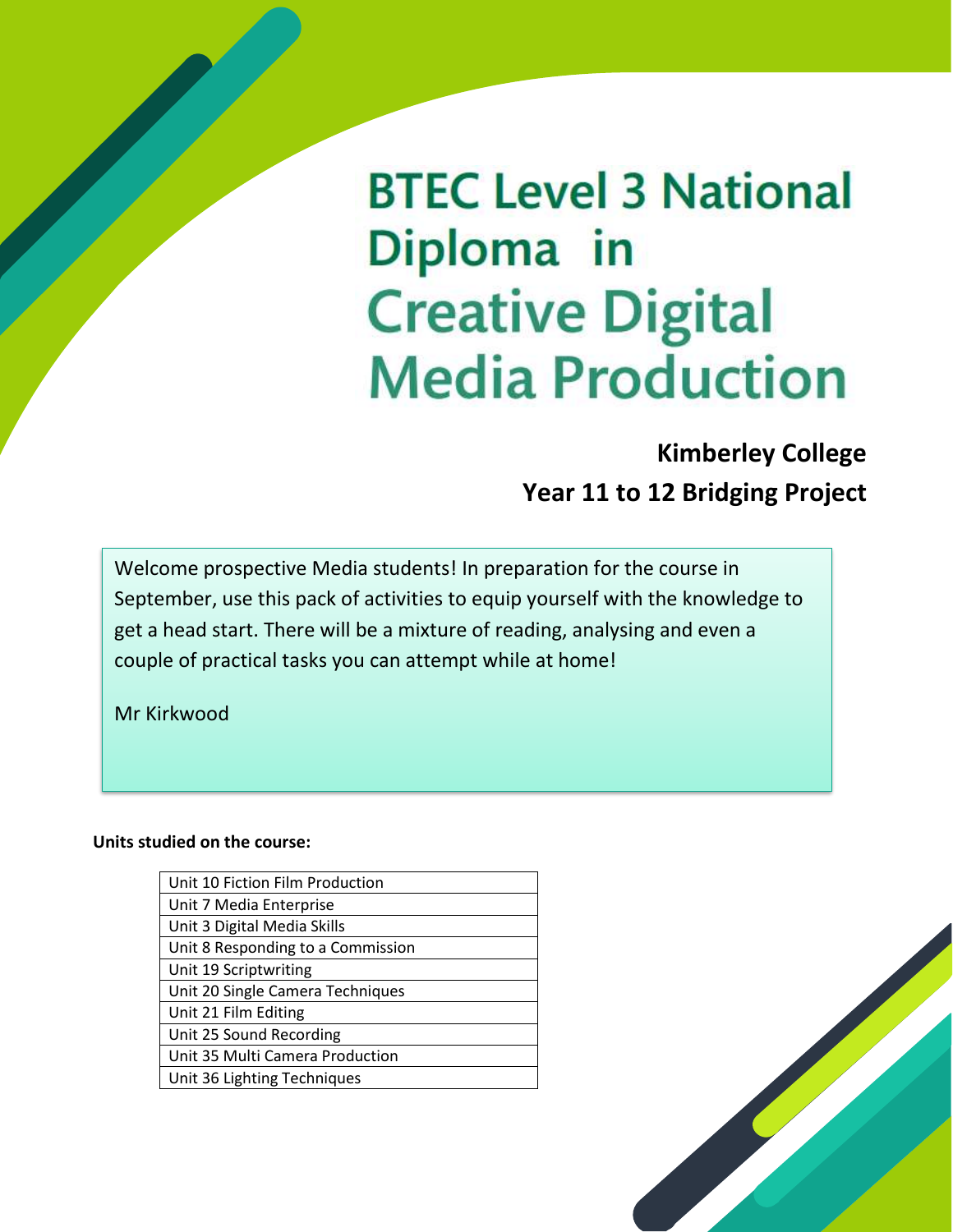# **BASIC CINEMATOGRAPHY**

This is an article from Empire magazine and it has clips of the top 30 **camera shots** that you should know. As well as reading the article there are clips to demonstrate each shot. If you can, watch them and take some notes on each one.



[https://www.empireonline.co](https://www.empireonline.com/movies/features/film-studies-101-camera-shots-styles/) [m/movies/features/film](https://www.empireonline.com/movies/features/film-studies-101-camera-shots-styles/)[studies-101-camera-shots](https://www.empireonline.com/movies/features/film-studies-101-camera-shots-styles/)[styles/](https://www.empireonline.com/movies/features/film-studies-101-camera-shots-styles/)

**ACTIVITY:**

**Choose 3 of your favourite shot types and recreate them using your phone/tablet/camera. They can be still shots or moving if you are feeling creative!**

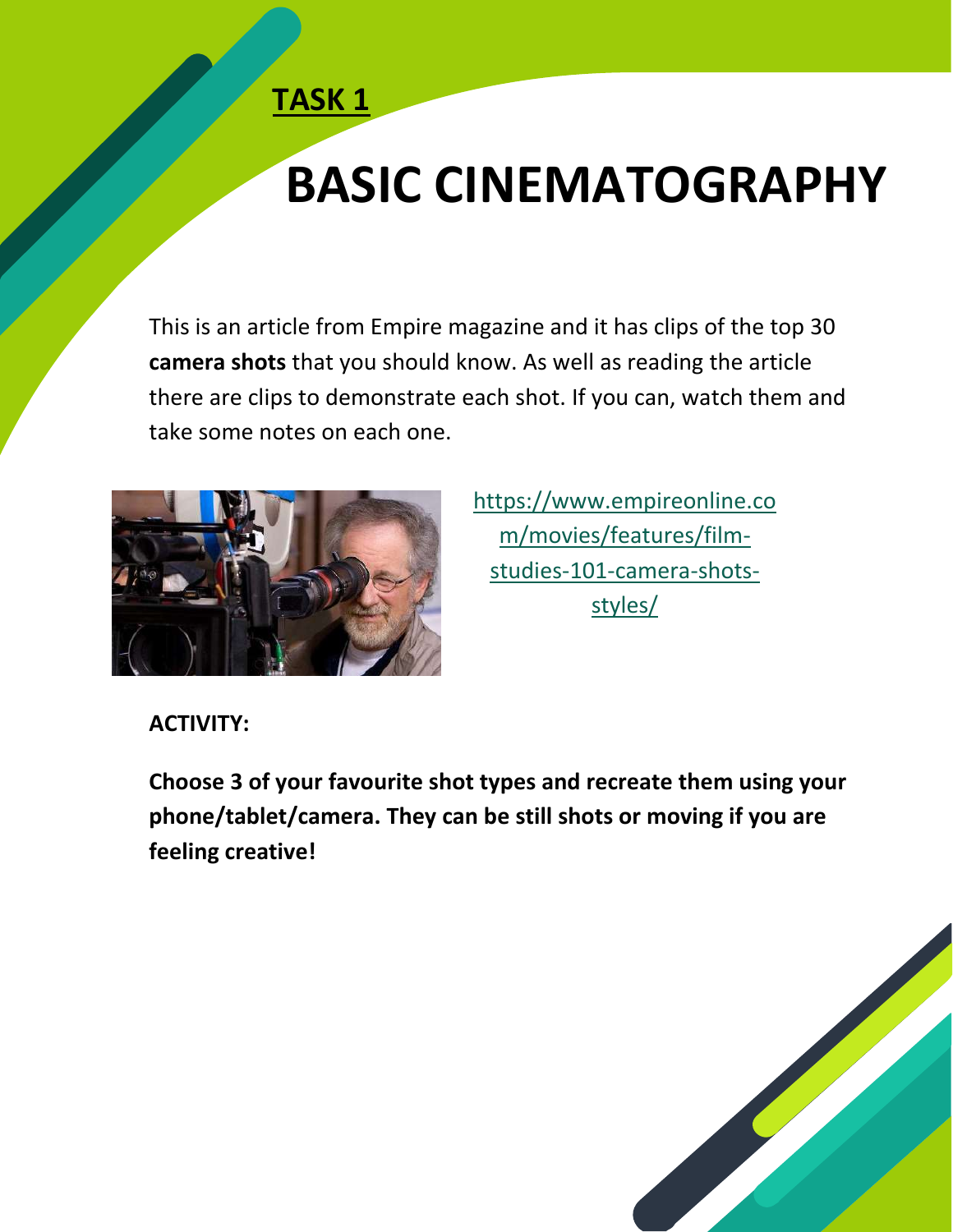## **BASIC CINEMATOGRAPHY**

As well as camera shots, there are **shot composition** rules that you will need become aware of. One of these is the 'rule of thirds'. Watch the clip below to learn about it.

### **[https://www.youtube.com/watch?time\\_continue=2&v=A7wnhDKy](https://www.youtube.com/watch?time_continue=2&v=A7wnhDKyBuM&feature=emb_logo) [BuM&feature=emb\\_logo](https://www.youtube.com/watch?time_continue=2&v=A7wnhDKyBuM&feature=emb_logo)**



### **ACTIVITY:**

**Can you take some pictures using this rule? Pick something in your house or garden and take some shots using the rule of thirds and some not using the rule of thirds.**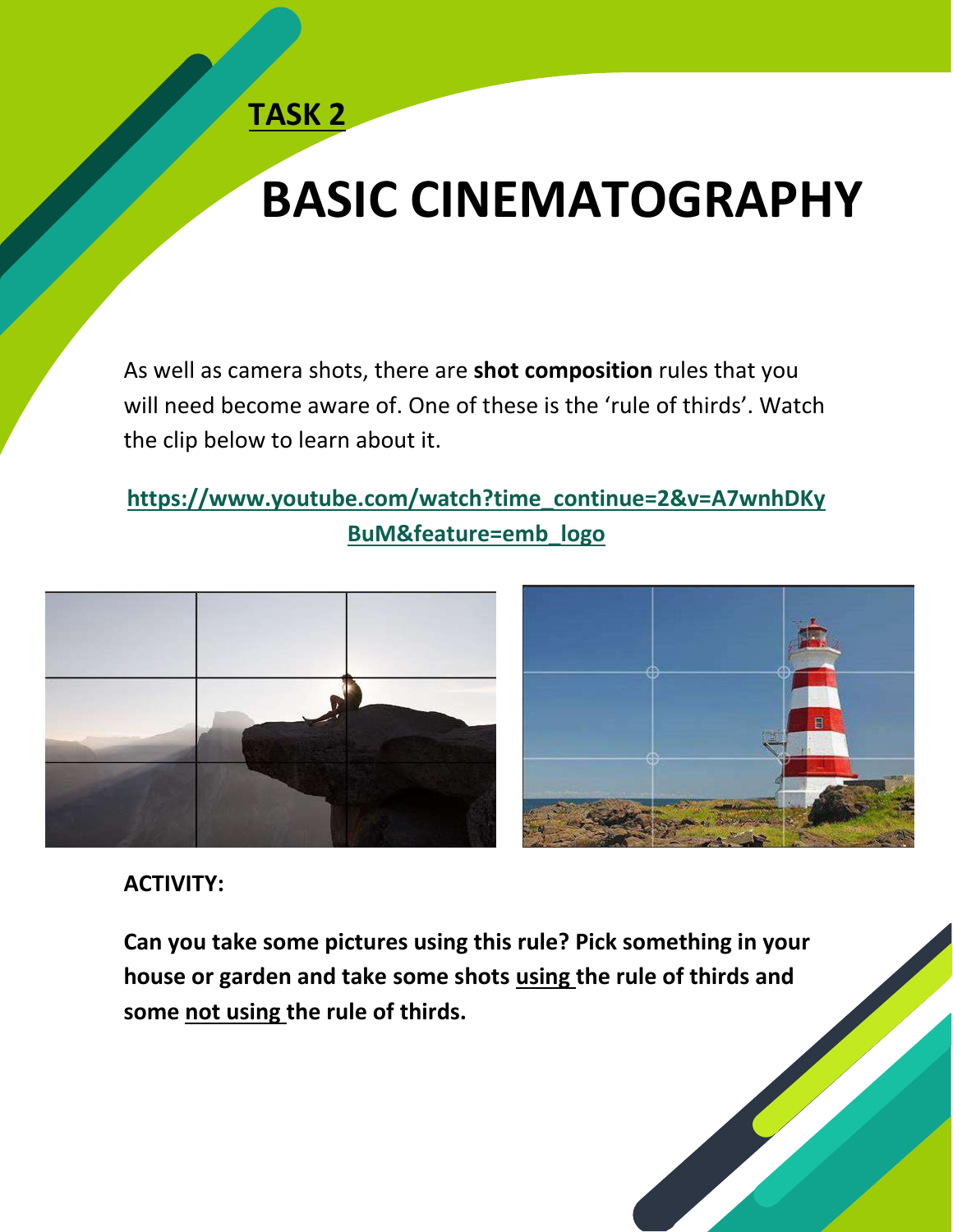# **VIDEO EDITING**



**Editing** is the process of assembling shots into a coherent sequence. It is an art to put the layers of images and sound into sequence that often reimagines or crafts a whole narrative. Editing at its basic level is about pacing and sequencing.

### **Pacing**

Pick 2 x 2-minute clips from your favorite movie. For the first 2 minute clip pick a sequence that is setting the scene, make a note of the length of time (how many seconds) for each shot in the scene. Now pick a 2-minute scene from an action sequence or the climax. Take note of how many seconds each shot is.

### **Activity**

- **What do you notice about the amount of time a shot is on the scene?**
- **What is the average amount of time overall?**
- **What is the average amount of time for the setting of a scene versus the climax?**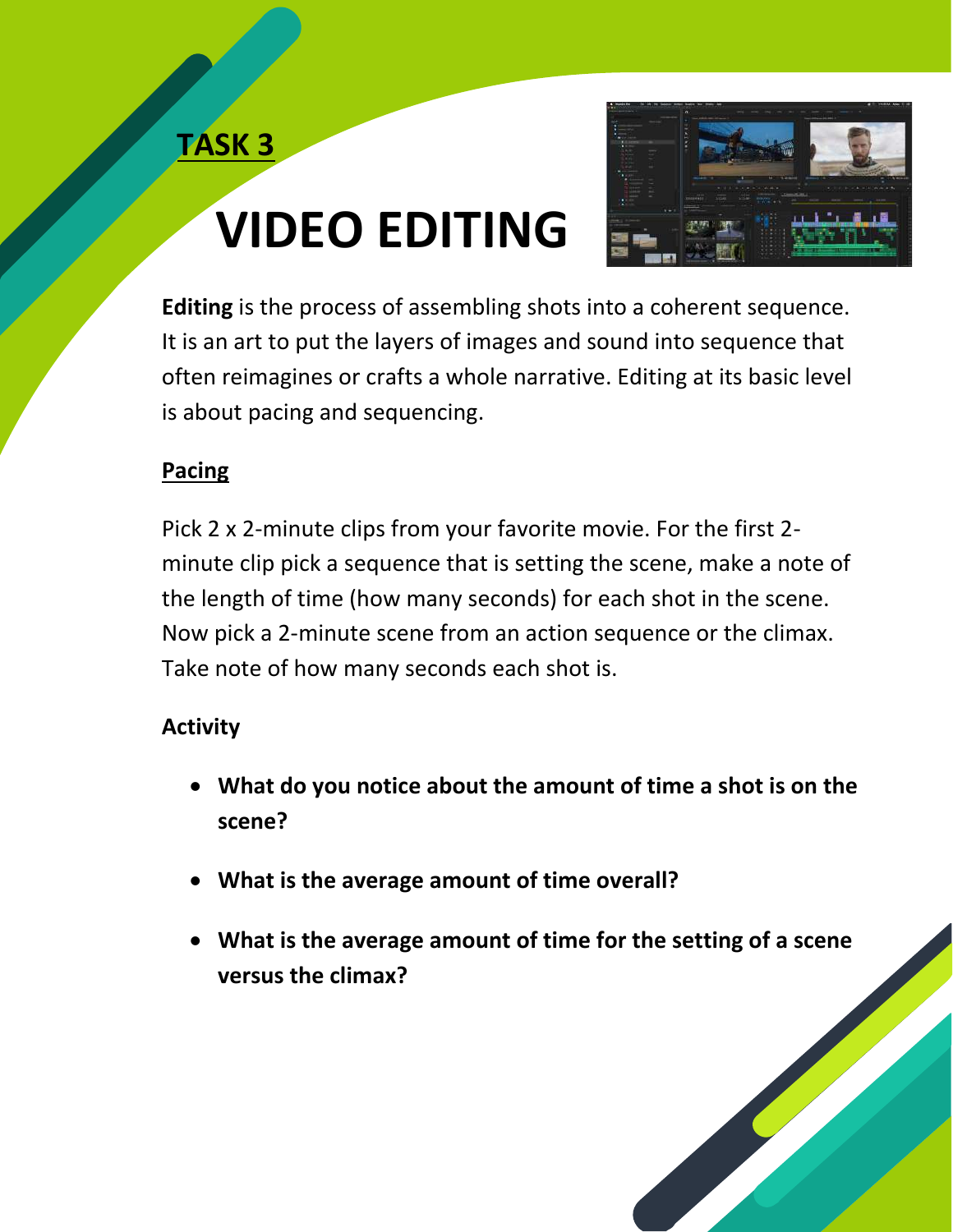# **VIDEO EDITING**



There are two main ways of putting a sequence together. The first is called continuity editing and it is basically putting the shots together in chronological order so that time and space moves forward at the correct time. The other is referred to as non-continuity editing or montage.

Early cinema just used sequencing. The first ever movie made was called *Voyage dans la Lune.* Have a look at it and see how it is in a chronological sequence. WATCH <https://www.youtube.com/watch?v=BNLZntSdyKE>

One of the most famous films of all time is called *Citizen Kane.* It starts with someone called Charles Kane dying and then it after about 5 minutes it moves back in time to when he was a little boy playing with a sledge. This is a non-chronological sequence called a flashback which at the time was groundbreaking. It also used other flashbacks throughout the movie as in this scene WATCH <https://www.youtube.com/watch?v=sTliqWSqj2o>

#### **ACTIVITY:**

**Think of three films/TV shows that you have watched that use flashbacks and explain in a paragraph how effective each flashback is at –**

- ✓ **Telling the story**
- ✓ **Developing the characters**
- ✓ **Setting the scene**

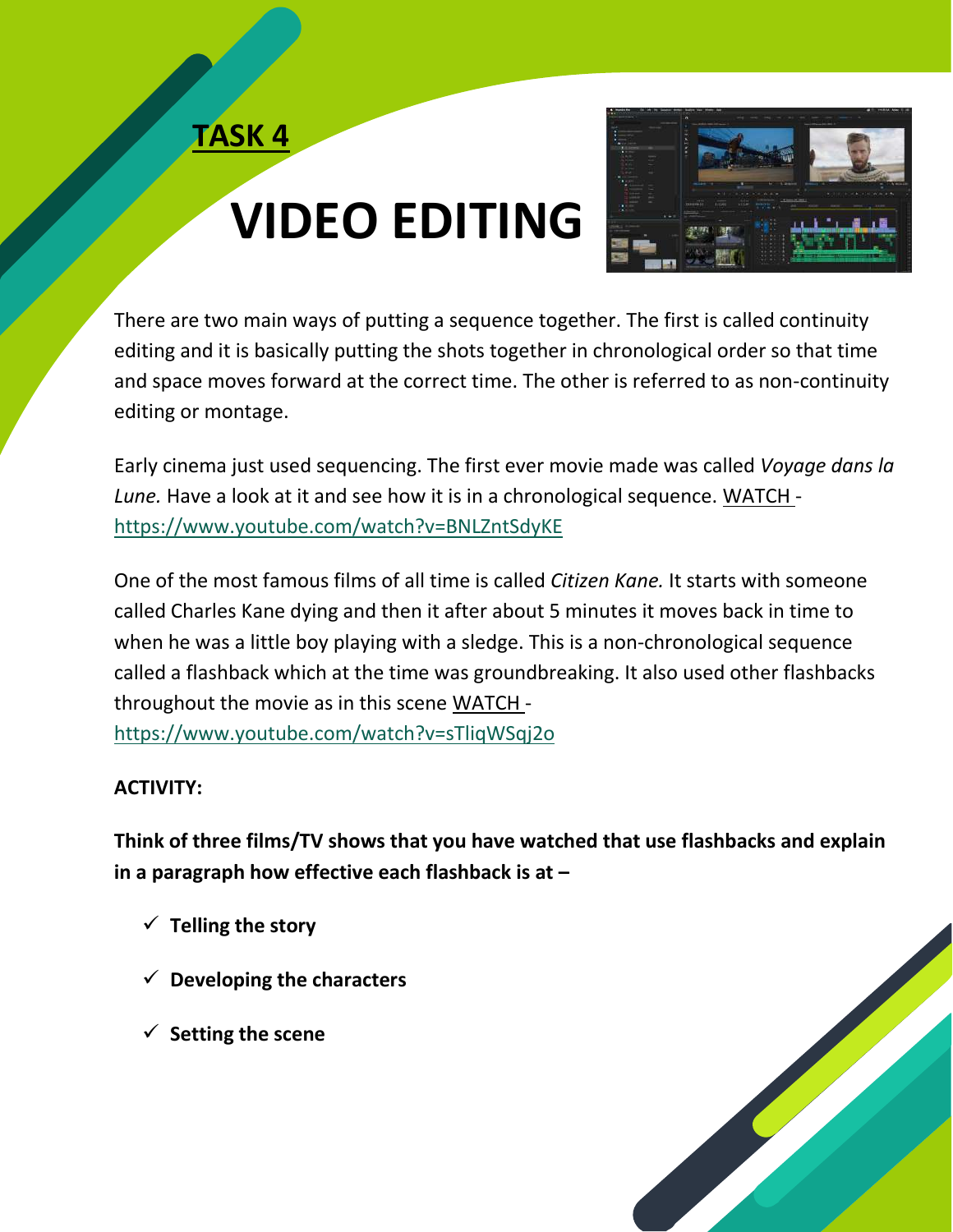# **VIDEO EDITING**



A further type of nonlinear or non-sequential editing is called **cross cutting or parallel editing**. Have a look at this clip from *The Bourne Identity,* we have three perspectives all being cross-cut. **WATCH:** <https://www.youtube.com/watch?v=DUd5RPVDjPY>

Another famous film that uses **Parallel Editing or Cross Cutting** is *Inception.* 

- $\checkmark$  Watch this clip and think about how the editing works with building the climax of the film.
- $\checkmark$  Would it have been as exciting if the scene was just edited from one perspective?
- $\checkmark$  How does adding another 1 or 2 perspectives improve the suspense and jeopardy in the scene?

#### **WATCH:** <https://www.youtube.com/watch?v=KmptU7vEkNU>

Another type of **non-continuity editing** is called the **montage**, this is where a scene can happen over several weeks and it is often accompanied by music. Look at this from the movie well known film franchise 'Rocky'. **WATCH:** [https://www.youtube.com/watch?v=\\_YYmfM2TfUA](https://www.youtube.com/watch?v=_YYmfM2TfUA)

Now Look at a sequence from the movie Creed (filmed 25 years after Rocky) **WATCH:** [https://www.youtube.com/watch?v=Fp5A8CXyS\\_E](https://www.youtube.com/watch?v=Fp5A8CXyS_E)

#### **ACTIVITY:**

**- How does the use of montage add to the intensity and emotion of the sequence?**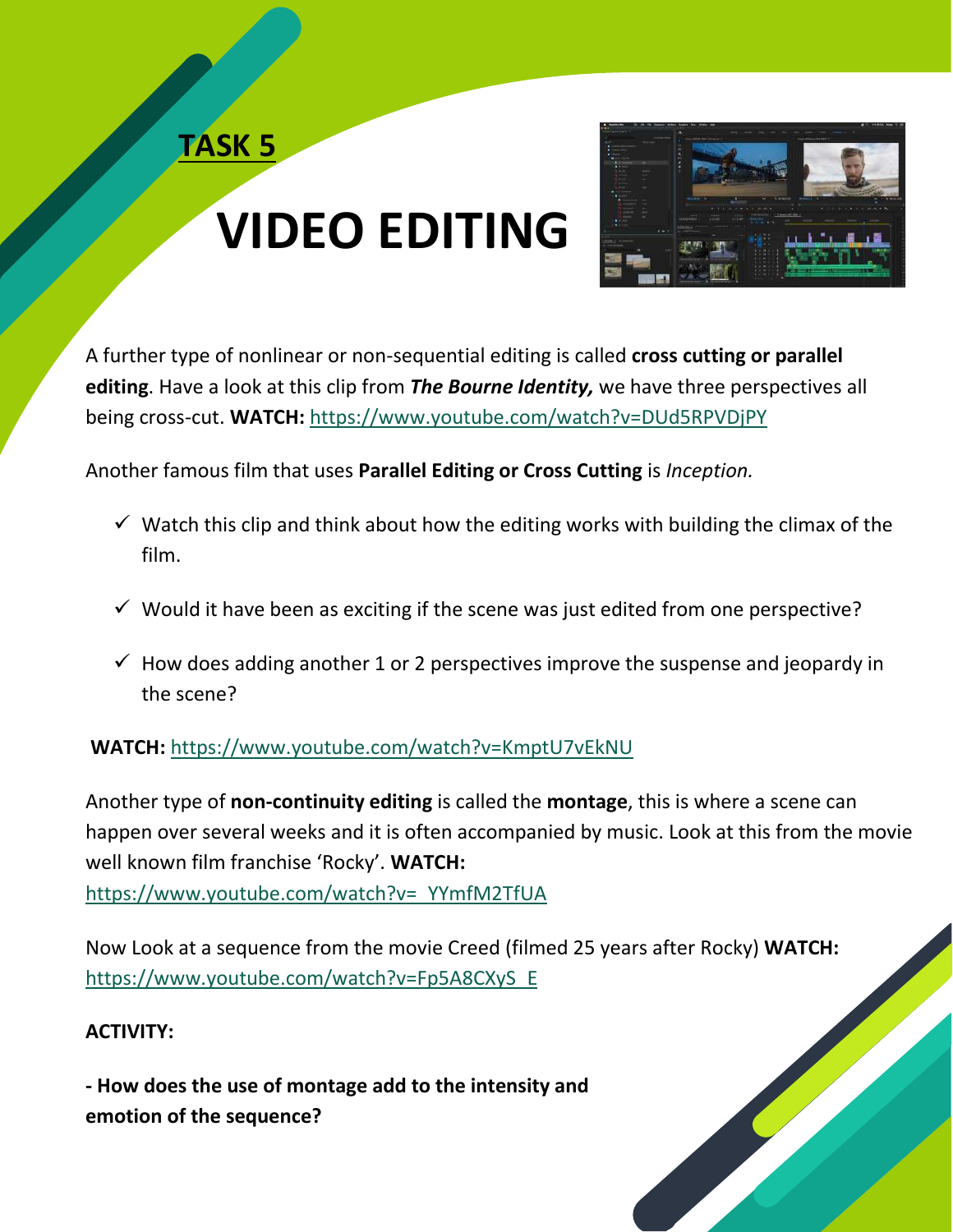## **LIGHTING**

**Lighting** is an integral part of the film making process and is often something that is overlooked. It is a key ingredient to successful film making – we will be starting with this in September.





#### **ACTIVITY:**

**Watch this clip from 'The Dark Knight' and answer the following questions – [https://www.youtube.com/watch?v=RWgyKDfFC\\_U](https://www.youtube.com/watch?v=RWgyKDfFC_U)**

- **1. In the first part of the scene 0-50 seconds the director is using LOW KEY LIGHTING. What is this? How is it used in the scene? What does it tell us about the environment or characters?**
- **2. As Batman enters the scene the lighting changes, how does this change the feel of the scene? It is visually brighter in the room but does it feel safer?**

**EXTENSION – What editing technique is being used during the interrogation?**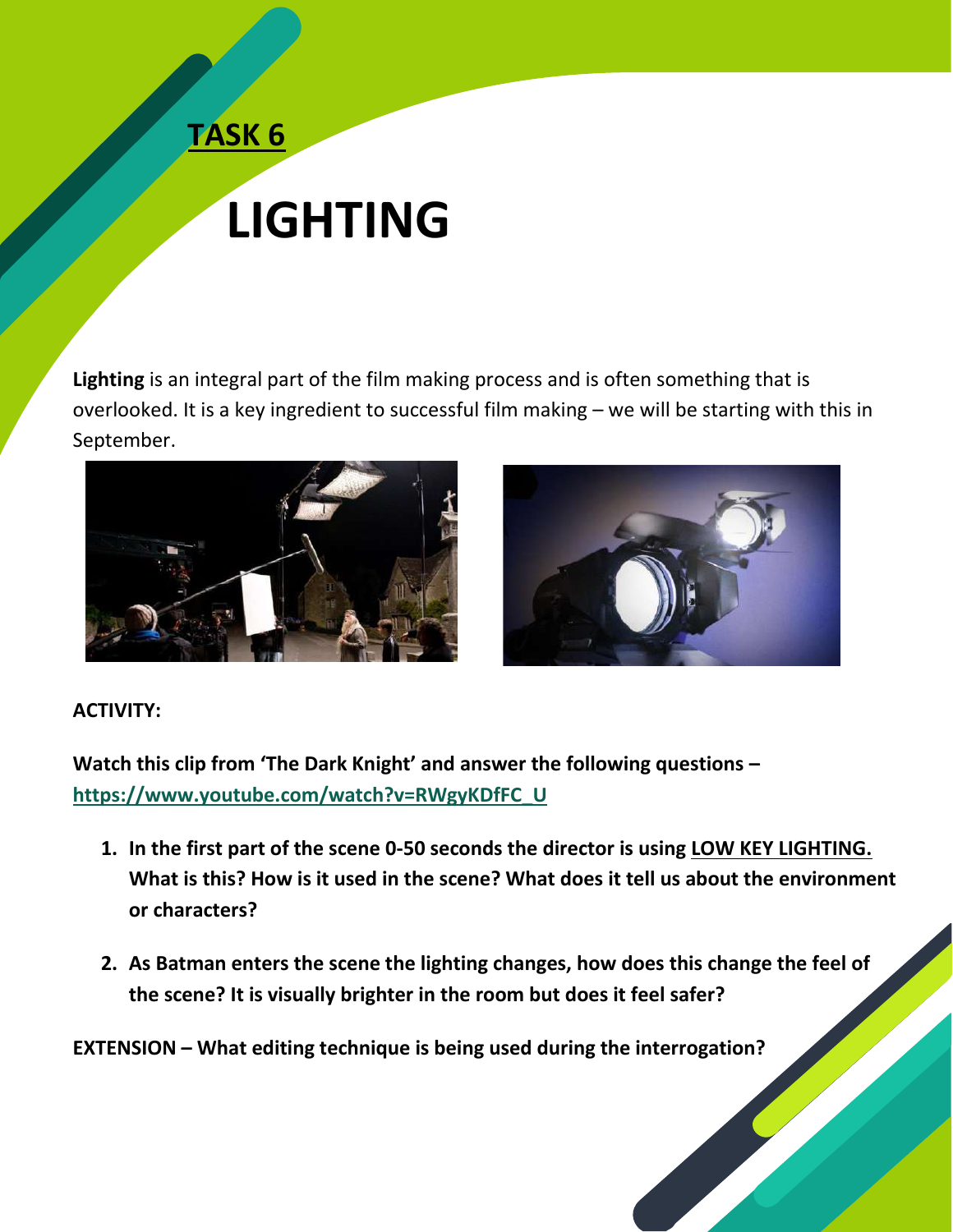## **LIGHTING**

#### **ACTIVITY:**

**Research and draw out a birds eye view diagram of the following lighting set ups. Show where each light goes in the scene and what its function is. If you can, find some example images/screen grabs of where you have seen this lighting technique being used before.**

**- Three point lighting set up** 

**- Low key lighting set up** 

#### **EXAMPLE:**





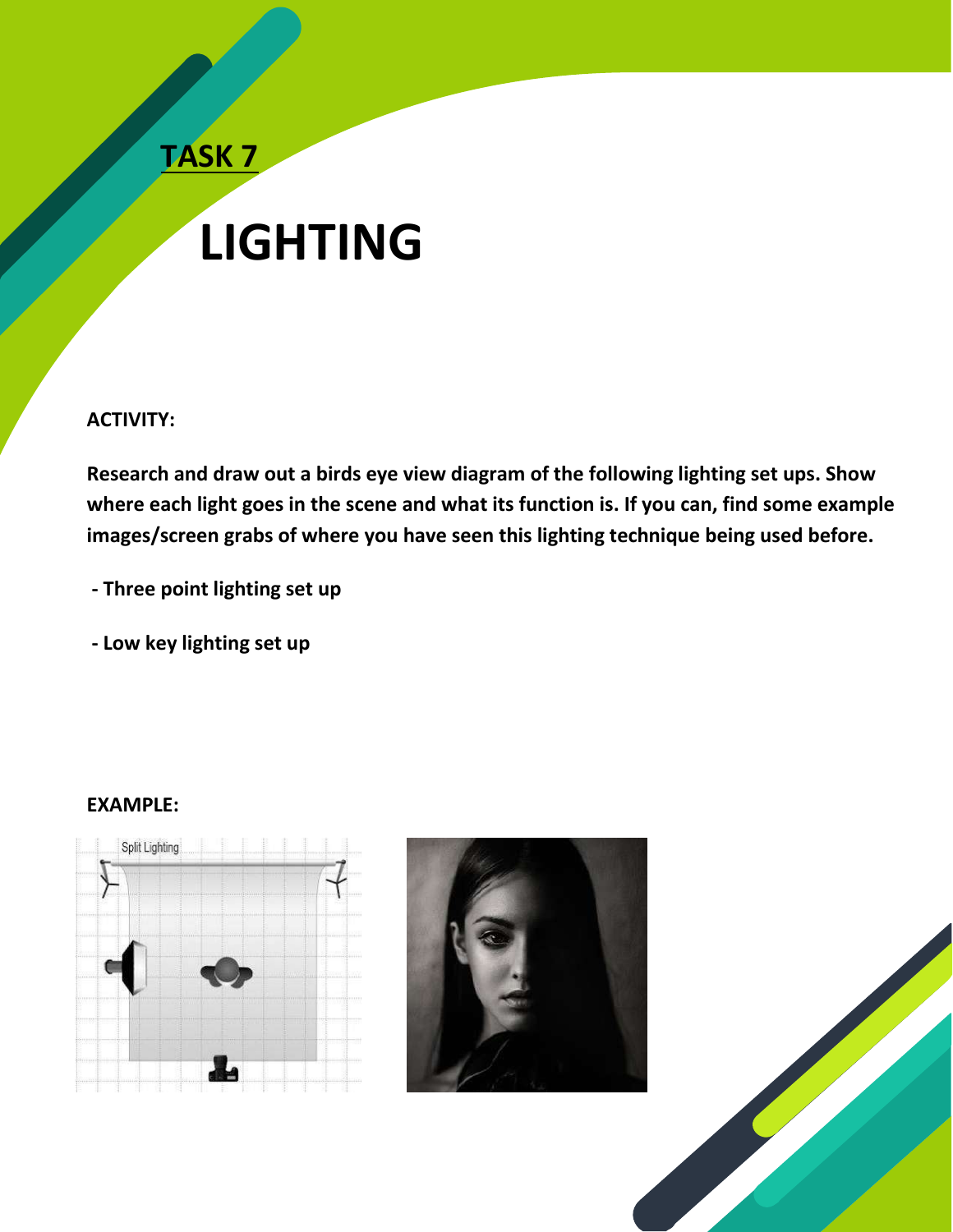

# **SOUND EDITING**

One of the most famous quotes about sound it that it is '*the only Oscar you win if the audience does not notice you'*. Sound Editing in movies is by its very nature, supposed to enhance the action not distract from it.

One of the ways sound editors create sound is by creating Foley. Watch the two clips below to see the Foley artists in action.

<https://www.youtube.com/watch?v=5Hkz2TR199E>

<https://www.youtube.com/watch?v=OONaPcZ4EAs>

He uses celery to create breaking bones and wind rustling. He also talks about how you can just record a flashlight to represent a flashlight.

#### **ACTIVITY:**

**Create FIVE of your own Foleys. You can copy his idea for creating footsteps. Record them on your phone.** 

**Some examples might be…**

- **Glass breaking**
- **Footsteps**
- **Wind Rustling**
- **Rain falling**
- **Clock ticking**

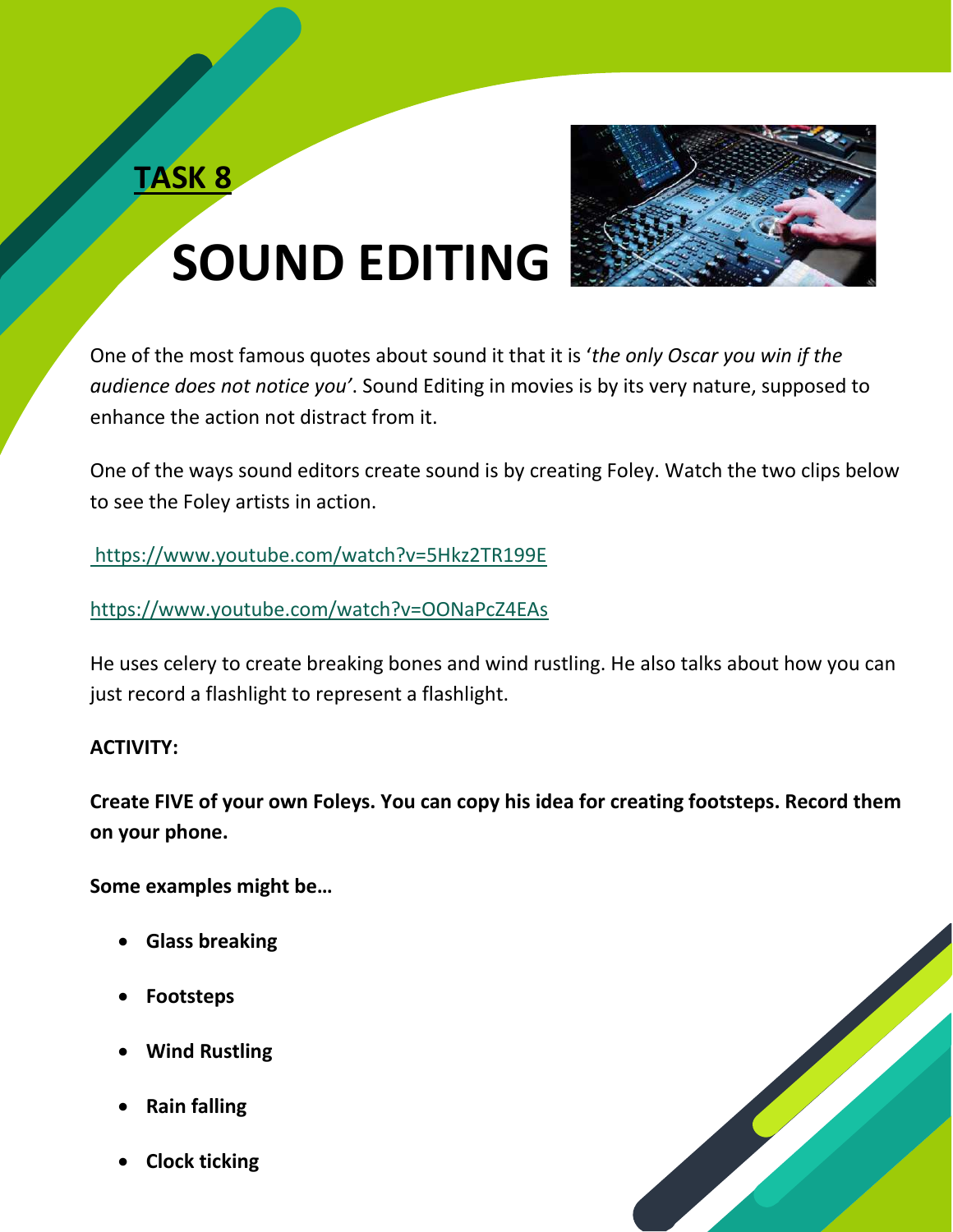

## **SCRIPTWRITING**

 $rel$ them Storyboard Language

Another highly important part of film making that is often overlooked is **scriptwriting**. As a BTEC media student you will be learning about how scripts are commissioned and written but to start us off, have a go at this task.

[http://downloads.bbc.co.uk/writersroom/scripts/Sherlock-A-Study-in-Pink-final-shooting](http://downloads.bbc.co.uk/writersroom/scripts/Sherlock-A-Study-in-Pink-final-shooting-script.pdf)[script.pdf](http://downloads.bbc.co.uk/writersroom/scripts/Sherlock-A-Study-in-Pink-final-shooting-script.pdf)

- **1.** *Read through the first 2 and a half pages up to scene 4 – Who is John? What key pieces of information are planted about him in? What do we find out about his backstory?*
- **2.** *Scenes 4 -12 is a montage of deaths for different unknown characters. How does the writer indicate unease and terror in these scenes? What type of words/phrases are used?*
- **3.** *From scene 18 we are introduced to Sherlock Holmes. How does he come across to the audience from the dialogue and description in the script? What type of person is he? How does he relate to Miss Hooper?*

**Now watch the episode – I would always suggesting watching the full episode but at minimum watch the first 15 minutes.**

• *How does the script differ in first 15 minutes from the actual TV episode? Are there any scenes missing? Why?*

**Sherlock episodes are available on NETFLIX or you can use this link. <https://www.youtube.com/watch?v=80gidiItm1k>**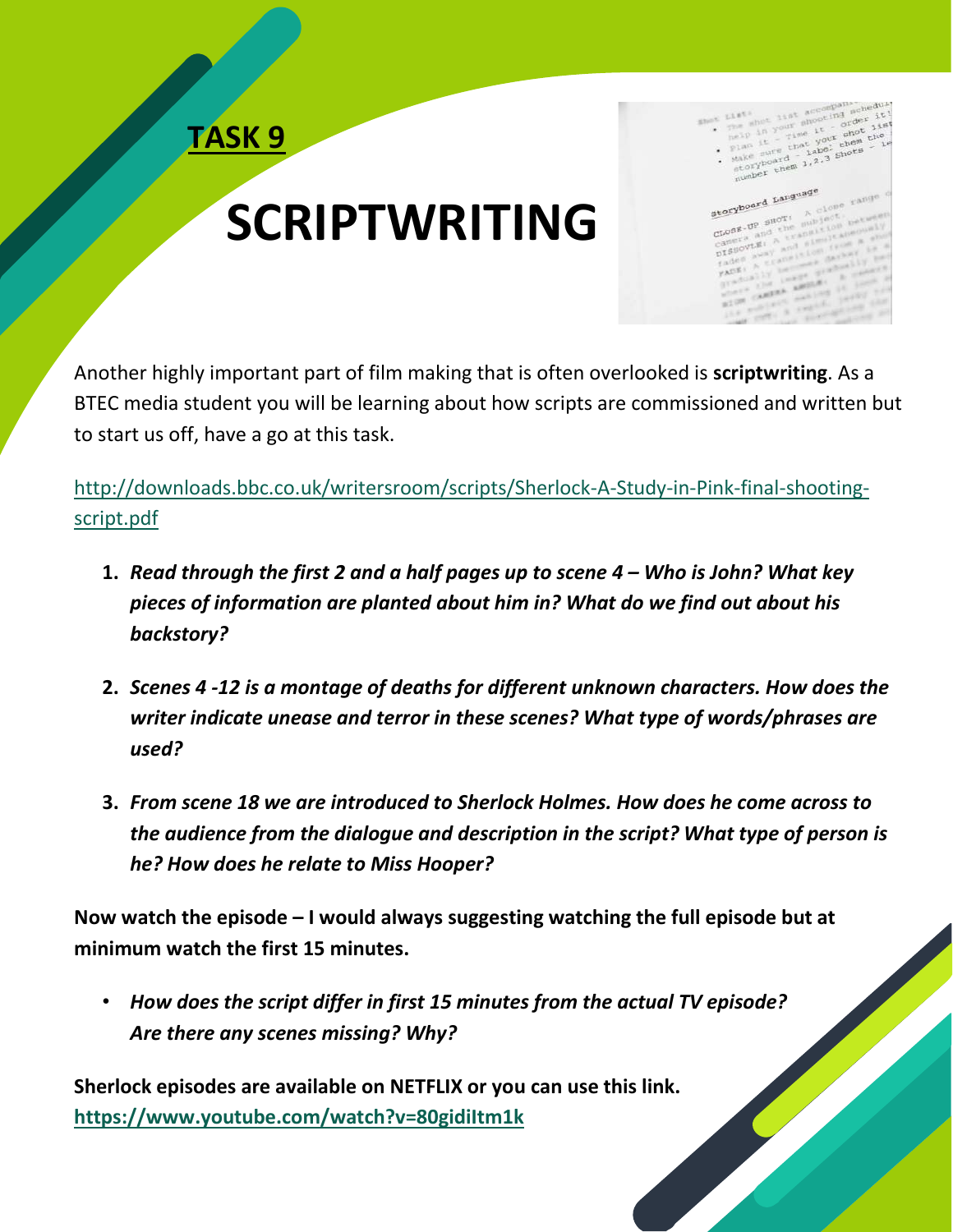## **PRACTICAL ACTIVITY**

Use your phones to shoot a **12 shot** sequence entitled *'Making a cup of tea'.* Plan the sequence using a basic homemade storyboard. Go back to TASK 1 when we were thinking about shot types and try to incorporate as much variety as possible. Think creatively about how you frame your shots – can you use *rule of thirds*?

*\*\*If you do not have access to any editing software (iMovie, Moviemaker, Final Cut, Adobe Premiere or any other editing app) then just film the shots one after another. \*\*You can use iMovie if you have an iPhone, Adobe Premiere clip is free on android and Animoto is free on the laptop.*



*Optional -* Put the sequence together paying attention to how long each shot is. The sequence should be using **continuity editing**. Try and vary your shot length between 1 second to 5 seconds with an average of 3 seconds. Try and add music/sound layers if you can.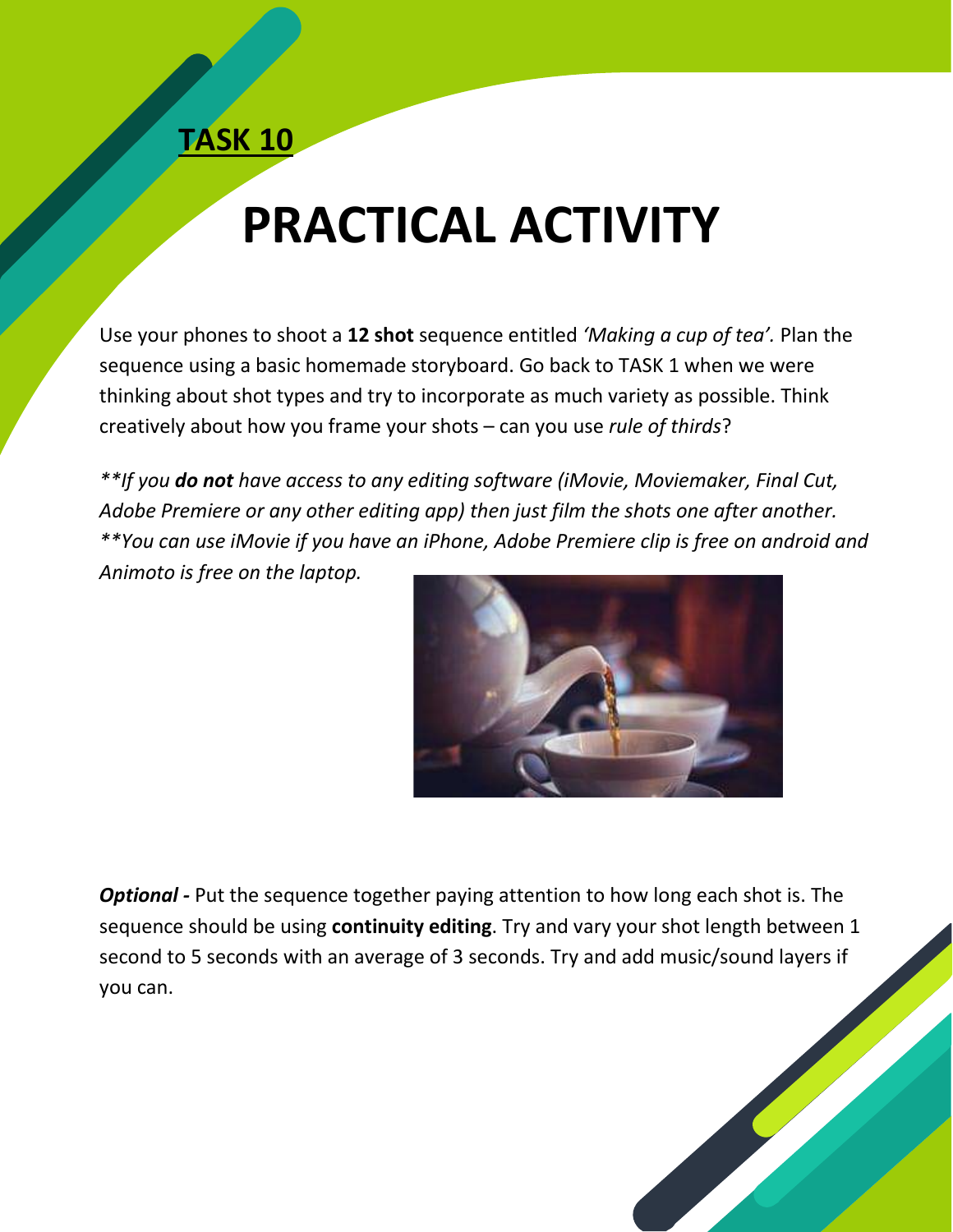## **"Film, Audience and Me"**

#### **Kimberley College Media Summer Project**

1. Choose two film posters, one being your favourite film and the other a film not many people know.

2. Annotate the posters with reasons why you have chosen them. How do they appeal to their audience? Favourite part? Why is this film unknown?

You can create this on computer or A3 paper – make it creative!!

Prepare to present your posters to the class after summer break. Due first week back in September.

The image of the trees at the top of<br>the page shows the film to be located<br>in woods. By having the white at the<br>top of trees and black at the bottom, it connotes that the terror resides in the<br>woods and in order to survive, the<br>students will have to find a way out of<br>the woods (into the light- this also has religious connotations of goodness and light against badness and darkness).

The lack of colour on the poster confirms it as a horror. The excessive<br>use of black is significant because the of uncertainty associated with<br>darkness is particularly associated with<br>the fear of the dark and not being able<br>to see properly. This lack of lighting<br>makes the audience feel vulnerable<br>because they are unable to see potential danger. It also encourage them to empathise with the students them to entrance with the addence, are in<br>danger which enhances the terror<br>factor of the film as it appeals to the<br>audience on an emotional level.

The footer finishes off the poster,<br>giving it something to 'sit on' and provides the credits- a convention of film posters



A website address is shown in red at the bottom of the page, making it stand out from the credits. This<br>allows potential audience members to visit the site and find out more about the film.

hich connotes danger and it's es it appear sinis

yline is shown but is vague so the audience is keen to watch the Im in order to find out what appened to the students. The uppended to the students. The<br>ummary about the film makes the<br>toryline feel more realistic and erefore scarier.

The still shot of the up lighting of the ace taken from the film prevents the ace taken from the tim prevents in<br>udience being able to see the<br>intracter's surroundings. This also<br>intices the audience because they what to find out why she looks scared and where she is.

The title is, unconventionally, at the The time is, unconventioning, at the<br>bottom of the page. The eye is drawn<br>here by originally being drawn to the<br>white focus point of the introduction to the film which is centrally placed, then following the white to the light<br>In the picture, then finally comes to st on the title